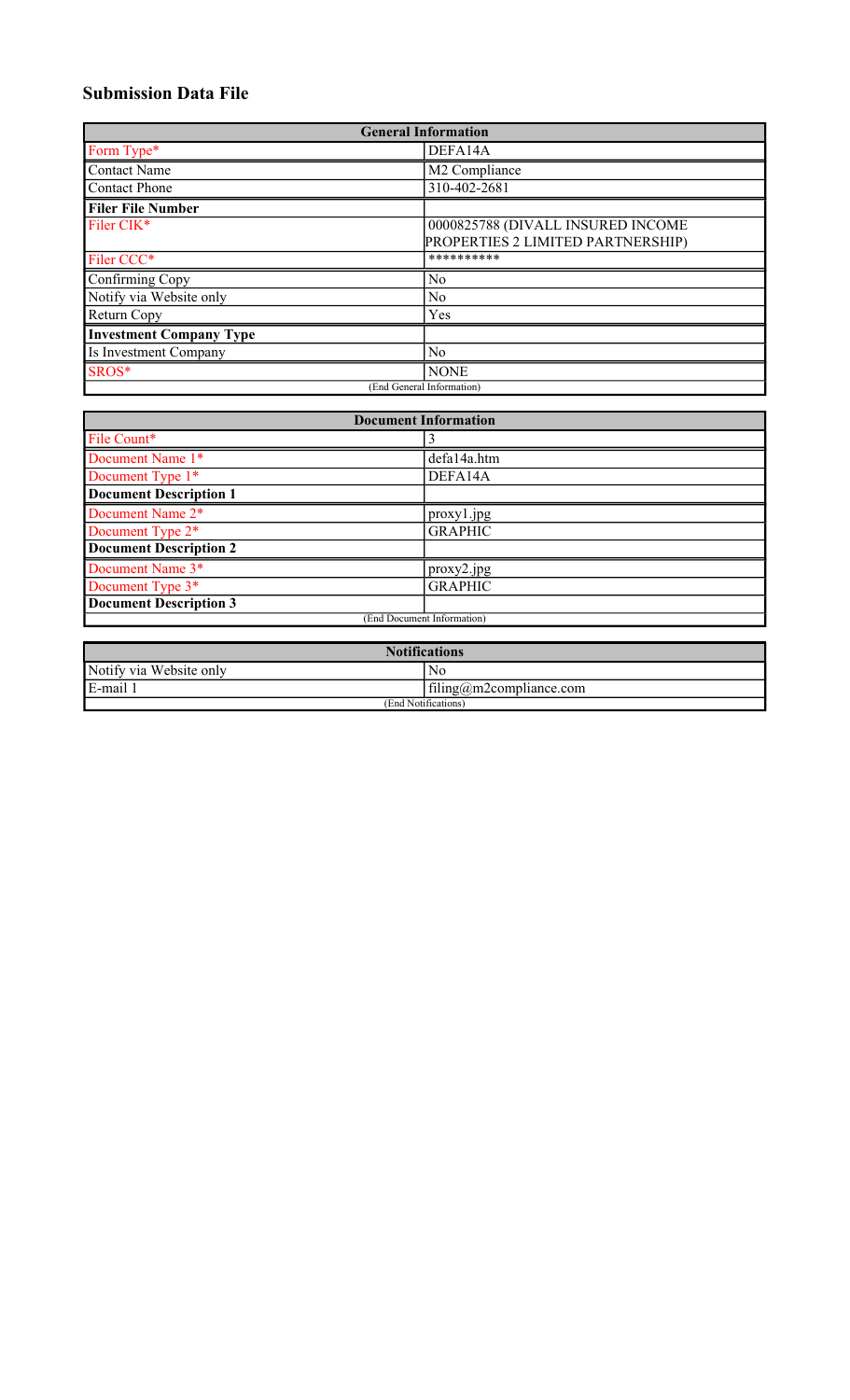## **UNITED STATES SECURITIES AND EXCHANGE COMMISSION WASHINGTON, D.C. 20549**

# **SCHEDULE 14A**

**Proxy Statement Pursuant to Section 14(a) of the Securities Exchange Act of 1934 (Amendment No. )**

Filed by the Registrant [X] Filed by a Party other than the Registrant [ ]

Check the appropriate box:

- [ ] Preliminary Proxy Statement
- **[ ] Confidential, for Use of the Commission Only (as permitted by Rule 14a-6(e)(2))**
- Definitive Proxy Statement [X] Definitive Additional Materials
- [ ] Soliciting Material Pursuant to §240.14a-12

# **DIVALL INSURED INCOME PROPERTIES 2 LIMITED PARTNERSHIP**

(Name of Registrant as Specified In Its Charter)

(Name of Person(s) Filing Proxy Statement, if other than the Registrant)

Payment of Filing Fee (Check the appropriate box):

- No fee required.
- [ ] Fee computed on table below per Exchange Act Rules 14a-6(i)(1) and 0-11.
	- 1) Title of each class of securities to which transaction applies:
	- 2) Aggregate number of securities to which transaction applies:
	- 3) Per unit price or other underlying value of transaction computed pursuant to Exchange Act Rule 0-11 (set forth the amount on which the filing fee is calculated and state how it was determined):
	- 4) Proposed maximum aggregate value of transaction:
	- 5) Total fee paid:
- [X] Fee paid previously with preliminary materials.
	- Check box if any part of the fee is offset as provided by Exchange Act Rule  $0-11(a)(2)$  and identify the filing for which the offsetting fee was paid previously. Identify the previous filing by registration statement number, or the Form or Schedule and the date of its filing.
		- 1) Amount Previously Paid:
		- 2) Form, Schedule or Registration Statement No.:
		- 3) Filing Party:
		- 4) Date Filed: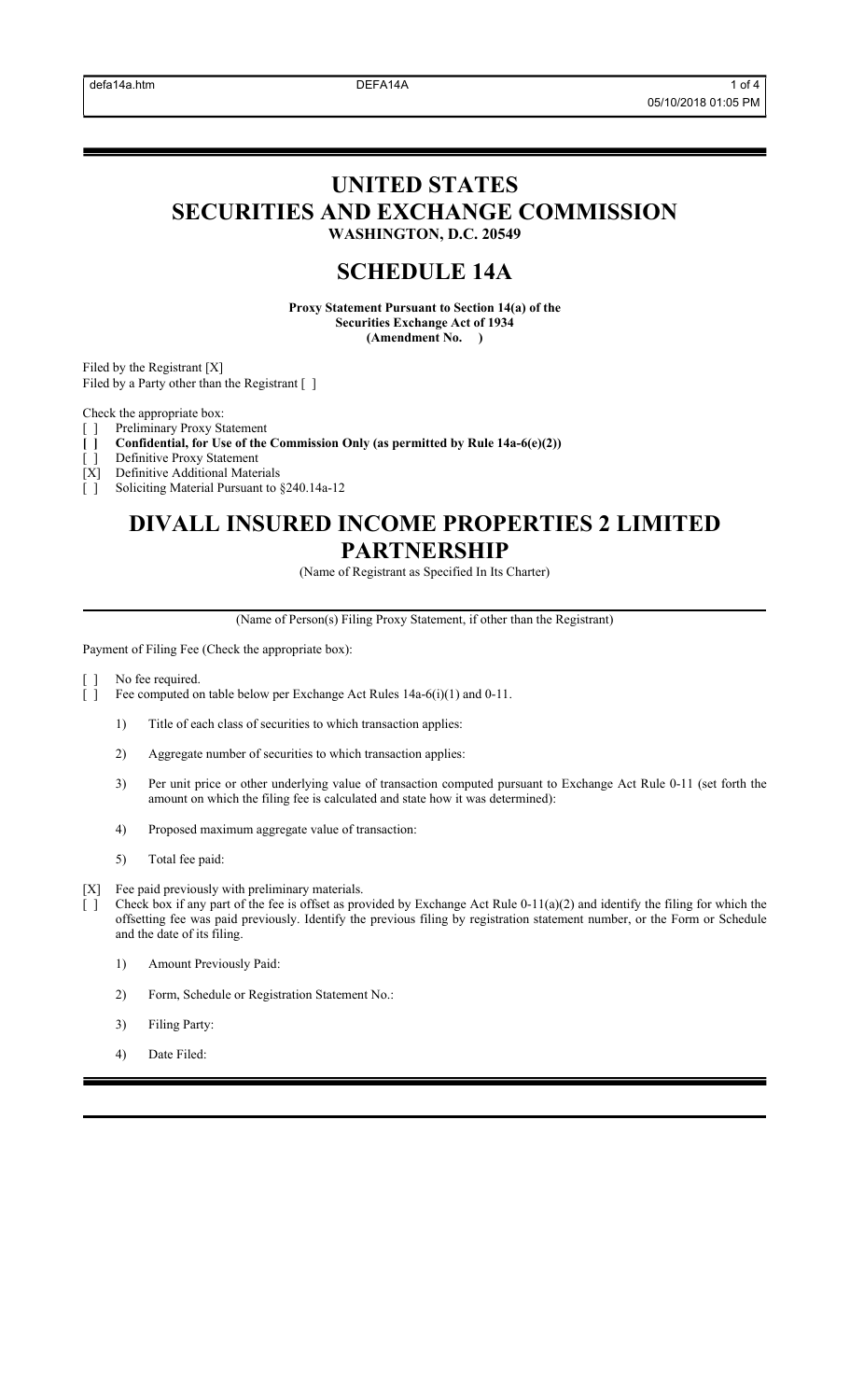# **DiVall Insured Income Properties 2, L.P. Quarterly News**

## **REQUIRED CONSENTS HAVE BEEN RECEIVED TO AUTHORIZE** THE SALE OF ALL PROPERTIES

As previously disclosed in the consent solicitation statement we filed on April 5, 2018 and distributed to Limited Partners, we are soliciting the affirmative consent of Limited Partners to a sale of the Partnership's assets and a subsequent liquidation and<br>dissolution of the Partnership.

As of May 15, 2018, we have already received the required affirmative consents from holders of a majority of our<br>outstanding Units to approve the proposed sale of assets and<br>liquidation. Limited Partners may continue to provide consent cards until the consent deadline of May 18, 2018.

The proposed sale of assets and liquidation is expected to be completed by December 31, 2018. We intend to conduct a sealed bid process to promote uniformity and comparability of<br>bid terms. This process was used for the identification of a buyer and sale of DiVall Insured Properties 1, LP in 1998. We intend to stipulate that the "minimum" bid price will be the total of the independently appraised values of each property being held for sale.

#### **Distribution Highlights**

- \$450,000 (\$9.72 per unit) will be distributed for the first quarter of 2018 on or about May 15, 2018.
- Since the Partnership's initial capital raise of \$46 million in the early 1990's, the Partnership has distributed approximately \$77 million to investors, from both operations and strategic sales.

## **INSIDE THIS ISSUE**

- 2 Questions & Answers
- 2 Contact Information

### Additional financial information can be accessed

For further quarterly 2018 unaudited financial information, see the<br>Partnership's interim financial reports filed as part of the Partnership's<br>Form 10-Q. A copy of this filing and other public reports can be viewed<br>and pri listed

#### Additional Information and Where to Find It

In connection with the proposed sale of assets and liquidation, DiVall In connection will reprofesse state of assets and inquired increased income Properties 2, LP (the "Partnership") filed with the<br>Securities and Exchange Commission ("SEC") and furnished to the<br>Partnership's limited partners READ CAREFULLY AND IN ITS ENTIRETY THE DEFINITIVE<br>CONSENT SOLICITATION STATEMENT. Limited Partners may obtain, without charge, a copy of the consent solicitation statement<br>and other relevant documents that have been filed with the SEC from and other relevant occurrents trait nave been fined Partners may also<br>the SEC's website at http://www.sec.gov. Limited Partners may also<br>obtain, without charge, a copy of the consent solicitation statement<br>and other releva vallproperties.com

The Partnership, The Provo Group, Inc., the general partner of the<br>Partnership (the "General Partner"), the executive officer and director<br>of the General Partner who performs the functions of the principal<br>medium of the Ge or the General Partner, and certain other regularly<br>employed officers, agents and employees of the General Partner,<br>may be deemed to be participants in the solicitation of consents from may be deemed to be participants in the solid and of conservation<br>the Limited Partners in favor of the proposed sale of assets and<br>liquidation. The General Partner and the principal executive of the<br>General Partner do not In the Partnership's Annual report on Port Tu-K for the fiscal year<br>ended December 31, 2017, which was filed with the SEC on March<br>23, 2018. Limited Partners may obtain additional information<br>regarding the interests of the generally, by reading the consent solicitation statement and other<br>relevant documents regarding the proposed sale of assets and<br>liquidation that have been filed with the SEC.

DiVall Insured Income Properties 2, L.P. Page 1